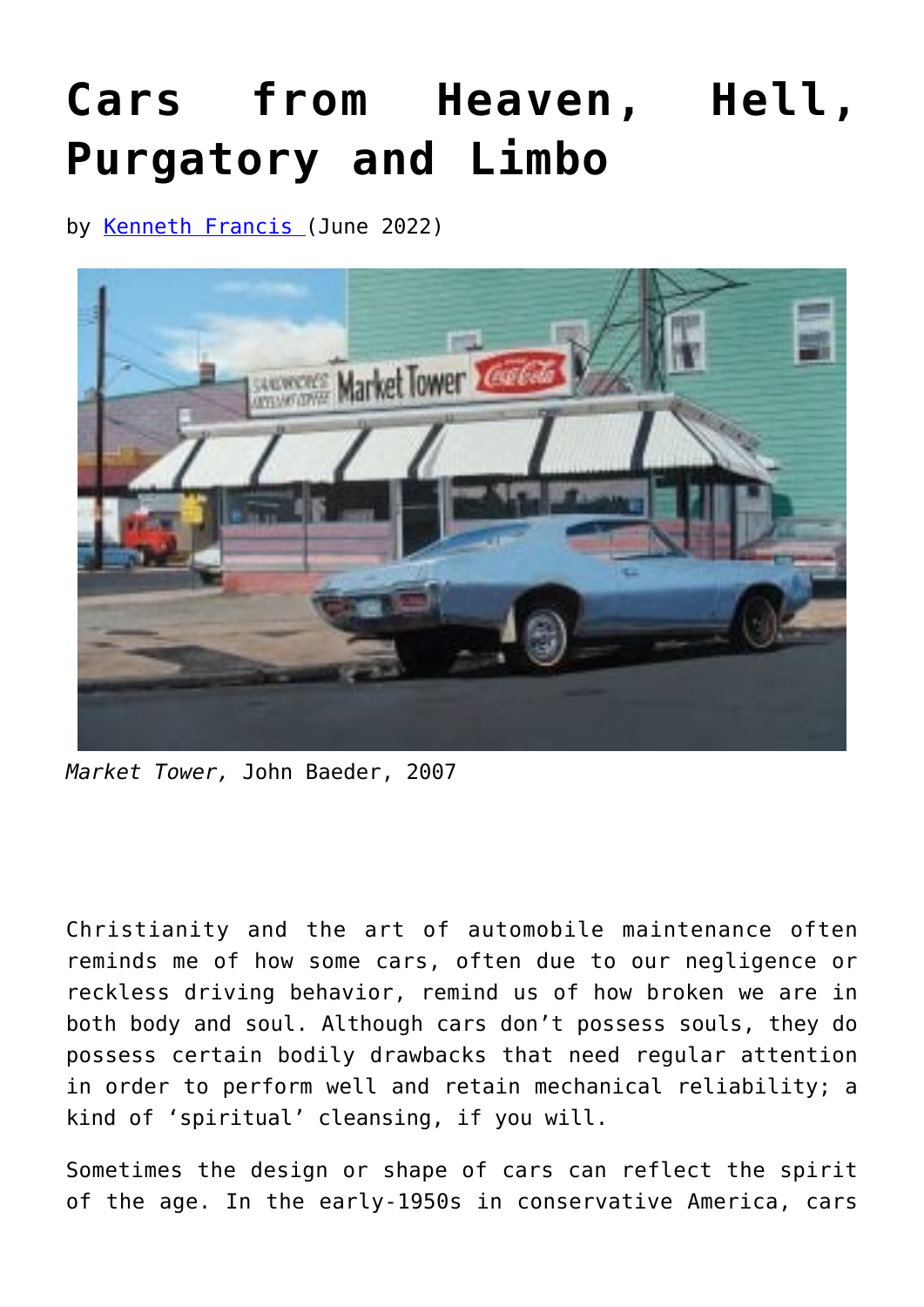had smooth, rounded curves on their exteriors, whereas vehicles of the leftist wild Swinging Sixties were edgier with sharp, jagged features, even 'fins', on the bodywork.

And the difference between European peoples, which Leo Tolstoy referred to in *War and Peace*, could also be reflected on how certain nations of yore could anthropologically be like their cars' 'personalities', if I may add a touch of hyperbole:

*A Frenchman is self-assured because he considers himself personally, in mind as well as body, irresistibly enchanting for men as well as women* [Citroen]. *An Englishman is self-assured on the grounds that he is a citizen of the best-organized state in the world, and therefore, as an Englishman, he always knows what he must do, and knows that everything he does as an Englishman is unquestionably good* [Rover]. *An Italian is self-assured because he is excitable and easily forgets himself and others* [excitable dark-horse Ferrari]. *A Russian is selfassured precisely because he does not know anything and does not want to know anything, because he does not believe it possible to know anything fully* [Lada]. *A German is self-assured worst of all, and most firmly of all, and most disgustingly of all, because he imagines that he knows the truth, science, which he has invented himself, but which for him is the absolute truth* [Volkswagen]*.*

Cars are also a good analogy for the dualistic Mind/Brain Problem by debunking epiphenomenalism (mind is brain): Think of a car being a brain and the driver of it being its mind. A mind trapped in a damaged brain, just like a driver in a damaged car, can't get the physical brain/car to perform certain functions. The driver's non-physical mental states aimed at steering the wheel of a car might be rejected by the technology of a physically defective controlling system in the vehicle.

Similarly, a damaged physical brain might not 'obey' the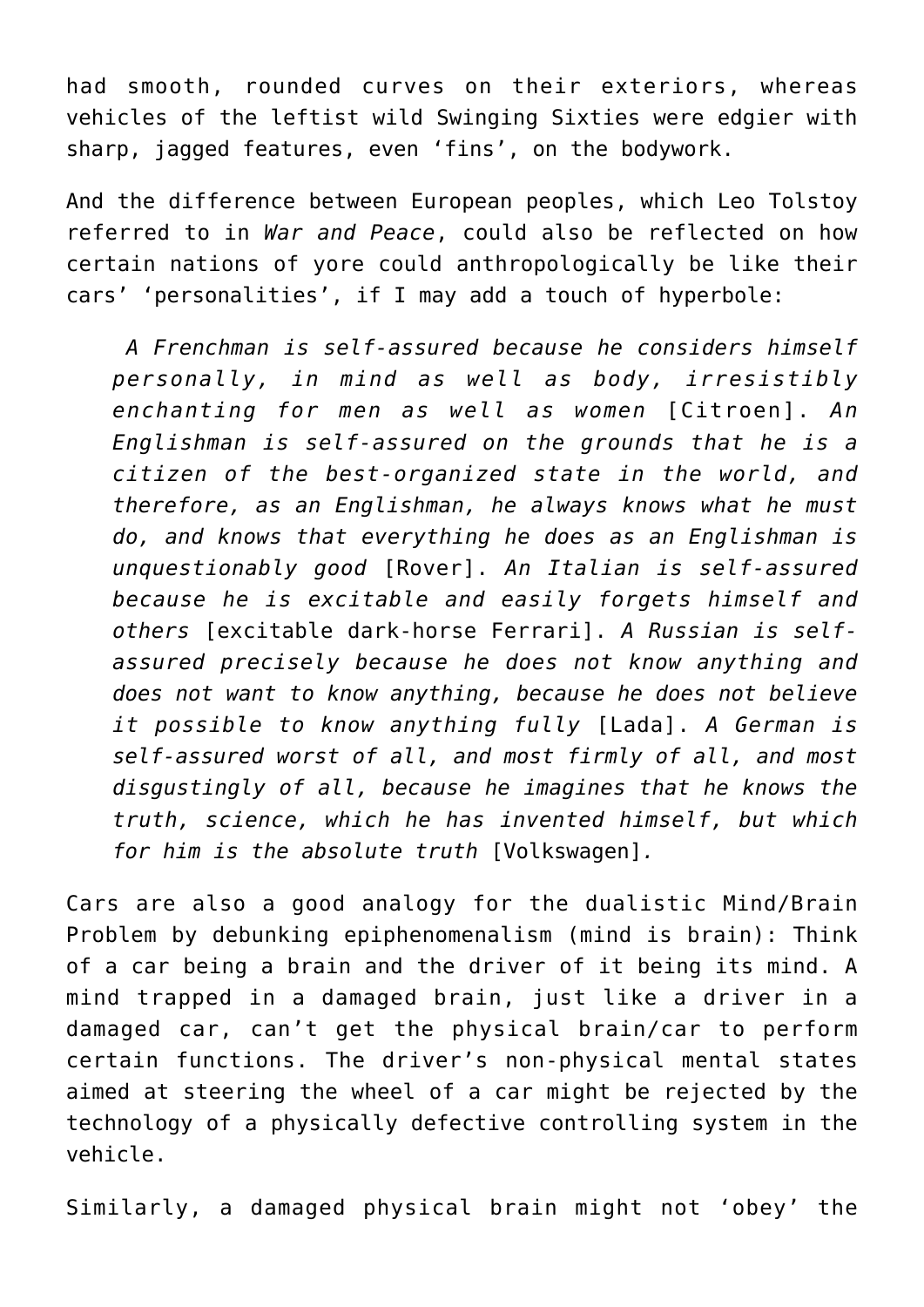commands of properly realizing the mind's commands of a person's physical movements. We see this with some patients suffering from Parkinson's disease having problems with the automatic dysfunction of the nervous system (motor functions), e.g. hand or leg movements rejecting some mental commands.

As for damaged or reliable cars: Our dependency on motor vehicles for getting us from 'A' to 'Z' is an enormous part of our daily lives, despite the Green State's disdain for them, which I'll come to later. On many a long journey on the road with loved ones and friends over the years, I have talked about philosophy, culture, religion, humour and idol gossip. During such trips, I can recall some conversations, but while talking, I rarely remember changing gears (stick shift) or clutching. The German philosopher Martin Heidegger (1889-1976) touches on this in his 1927 book, *Being and Time*.

He says, in using tools, equipment or materials, the equipment "withdraws" so that the work we are undertaking can receive our full attention. An example is the way competent drivers of stick-shift cars are mostly not paying attention to pressing down the clutch, disengaging the drive, and changing gears and then releasing the clutch to reengage the drive. Instead, our attention is on maneuvering around other traffic and getting to our destination in time.

I remember nearly four decades ago driving in cruise-control mode across the deserts of America in a big 1980s automatic Oldsmobile, a 'Car from Limbo', and having no recollection of passing by some parts of the long dusty plains along Route 66. I called this vehicle a 'Car from Limbo' because, along the lonely desert highway, it wasn't sure whether or not to regularly let me down or intermittently harass me, as it randomly stalled and 'jerked' as a result of driving over areas of high altitudes. It was always in a state of uncertainty along the way. I suppose this is to be expected of most cars as their engines are glorified air pumps that perform less efficiently when the air is thinner.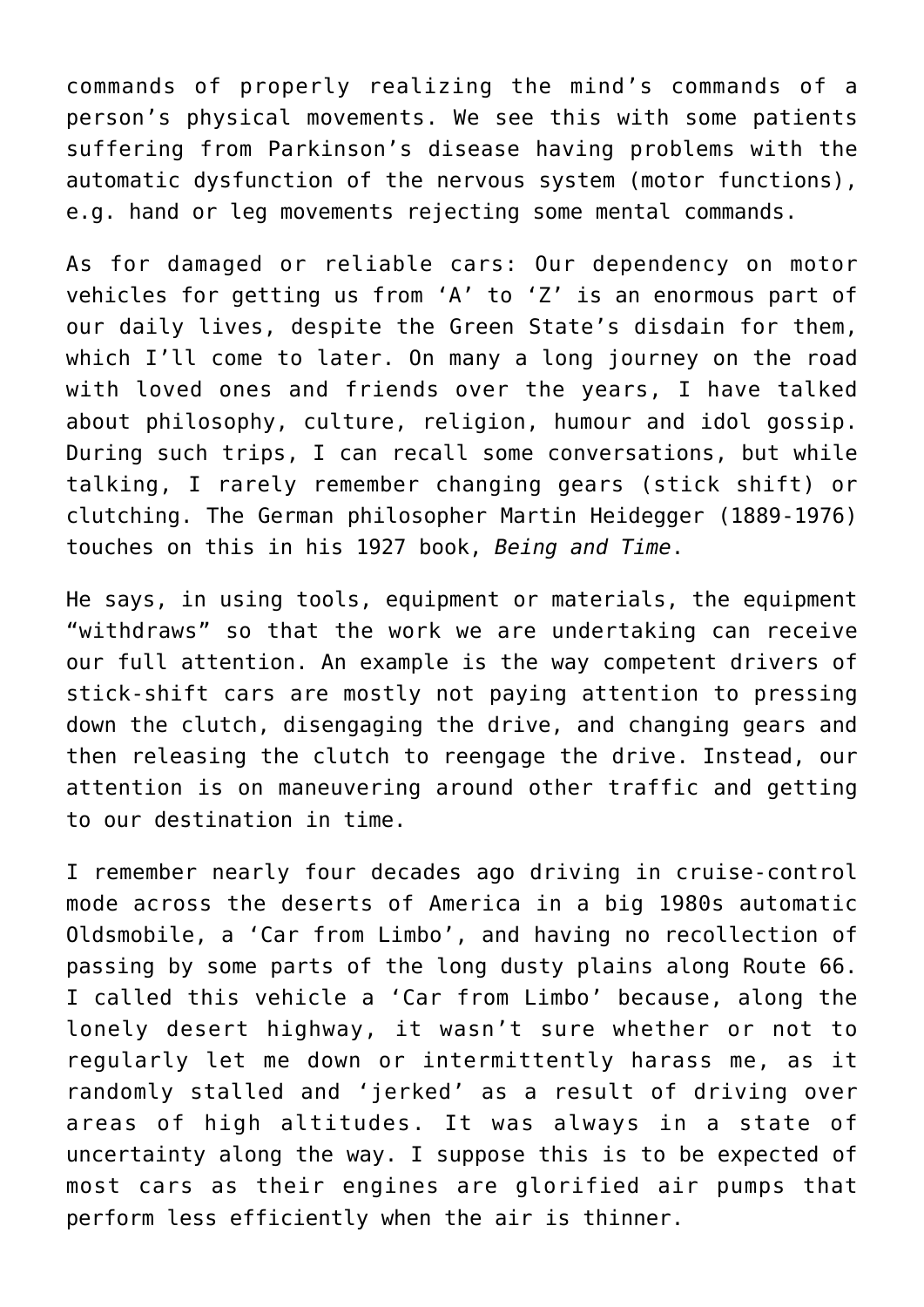As for the type of vehicles with an air of superiority that appeal to me: I have a weakness for classic cars with big engines and leather seats. My favorite vehicles are those made between the late-1940s to the late-1980s. I call such makes 'Cars from Heaven', and a couple of good examples are the 1968 Ford Mustang and the British 3.5Litre, 1969 P5B Rover, the 'poor man's Rolls-Royce'.



The 1969 P5B Rover, usually driven by a chauffeur

The Mustang is regarded as 'cool and sexy', while the Rover is more stiff upper lip and stately, the latter better suited to me, as I begin to morph into the very model of a retired major general. (*Ahh*…what joy to cruise along smoothly in such a refined machine along England's green meadows and valleys, and through picture-postcard Cotswold villages, to the sound of Blake's "Jerusalem" emanating from the radio on the polished dashboard — I know, I'm beginning to sound like fuddy-duddy country squire dressed in tweed!). And if you think I'm overromanticizing cars, consider the lyrics to Billy Jo Spears' song, "'57 Chevrolet":

> *They don't make cars like they used to I wish we still had it today The love we first tasted*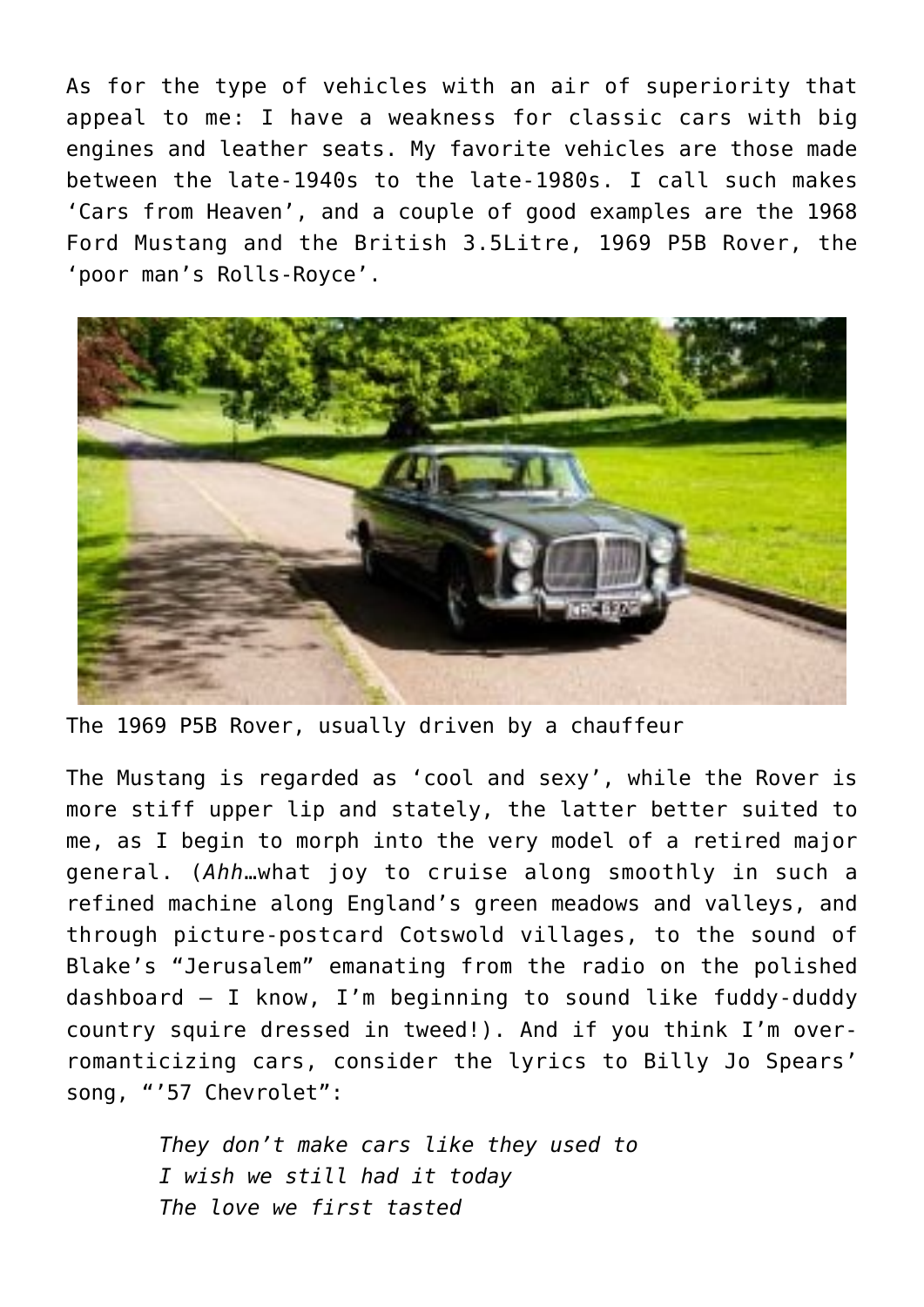*The good life we're still livin' We owe it to that old '57 Chevrolet"*



Now *that's* what I call a car from Heaven! But there are some cars that haven't made it passed the Pearly Gates. And I'm not referring to ghostly mean-machine '50s Plymouth Fury's called *'*Christine'*,* featured in horror stories by Stephen King. I merely refer to problematic cars that never seem to let us down when it comes to letting us down.

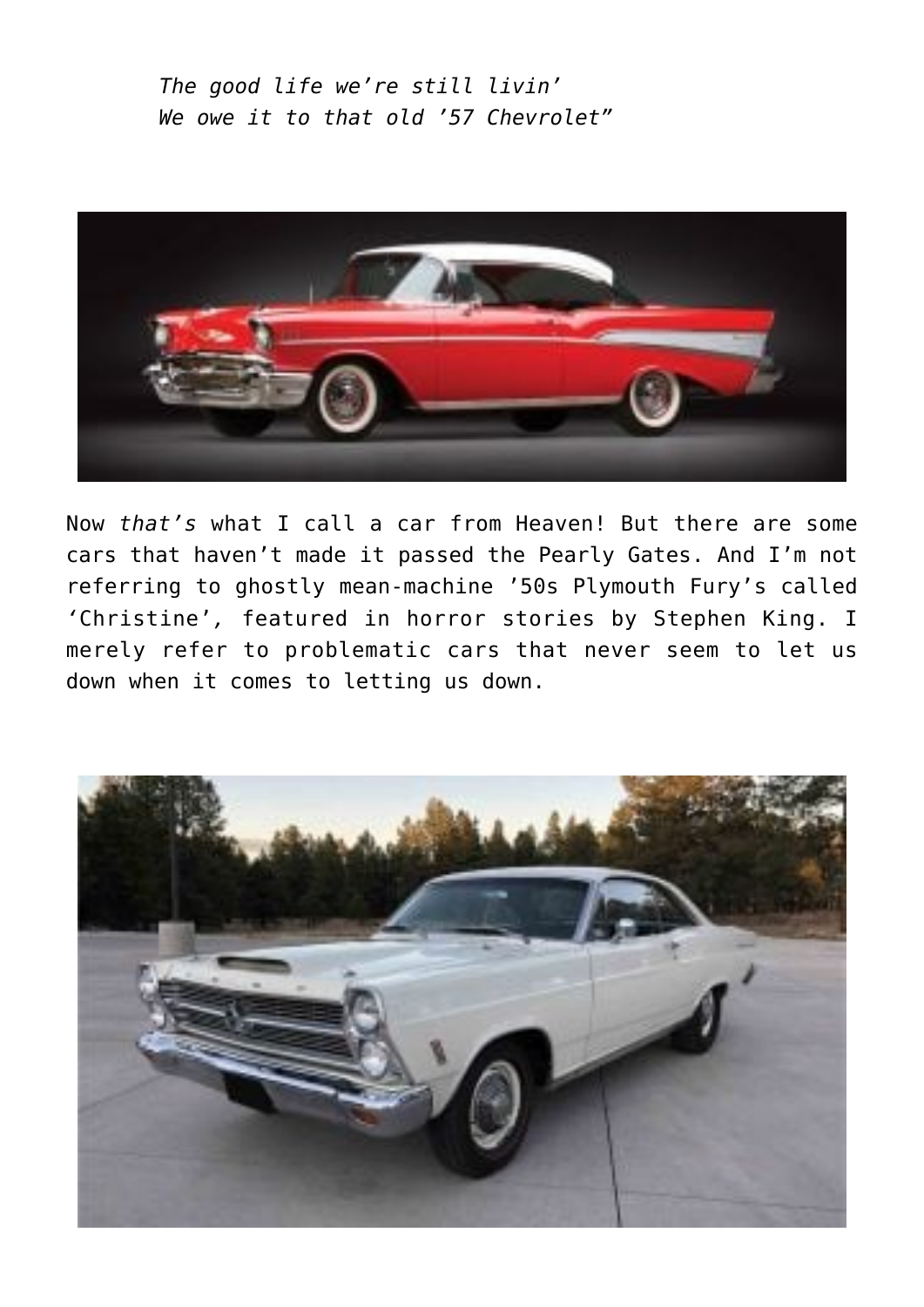The first car I ever bought (see photo above) back in the early-1980s was a 1966 Ford Fairlane 500. This fast vehicle was a joy to drive, with comfortable leather upholstery and perfect visibility. I purchased it beside a junkyard way down yonder in Georgia, USA, but I had to abandon it a year later, as I couldn't sell it when I was leaving the State for good by air-travel.

Nowadays, I'm currently driving a 20-year-old Swedish 'Car from Purgatory', the Saab 9-3, with the clock milage way, way north of 100,000. It's fast, powerful, comfortable, but the electrics are unreliable, with defective headlights regularly burning out too soon, and faults with the doors and windows jamming occasionally, as well as brake pads prone to premature wear and tear.

There is also the problem of occasional oil leaks. That's why I metaphorically refer to it as a 'Car from Purgatory': It's currently in its intermediate state of repairs and is going through the final stages of purification at my local autohigh-priest. A bit like myself in striving to be a better person but failing miserably as a humble lay-theologian.

As for 'Cars from Hell', the Citroën 2CV-6 crawls to mind. Many years ago, while attending university in England, I each week-day drove a 2CV on a 70-mile round trip to college and back home again. Stepping inside this ascetic cylinder every morning was like walking into a fridge-freezer. The rickety seats where like old, foldable lawn chairs on the cusp of being dumped into the recycling skip. In winter months, being a creature-comfort wimp, I had to wear big woolen gloves while turning the freezing single-spoke steering wheel.

For anyone unfamiliar with these convertible French cars, they look like a confused Morris Minor identifying as a Volkswagen Beetle hybrid but lacking in *oomph* (brings a whole new meaning to the word *trans*port!). However, they're cheap to run, esthetically pleasing on the eye, especially for luddites,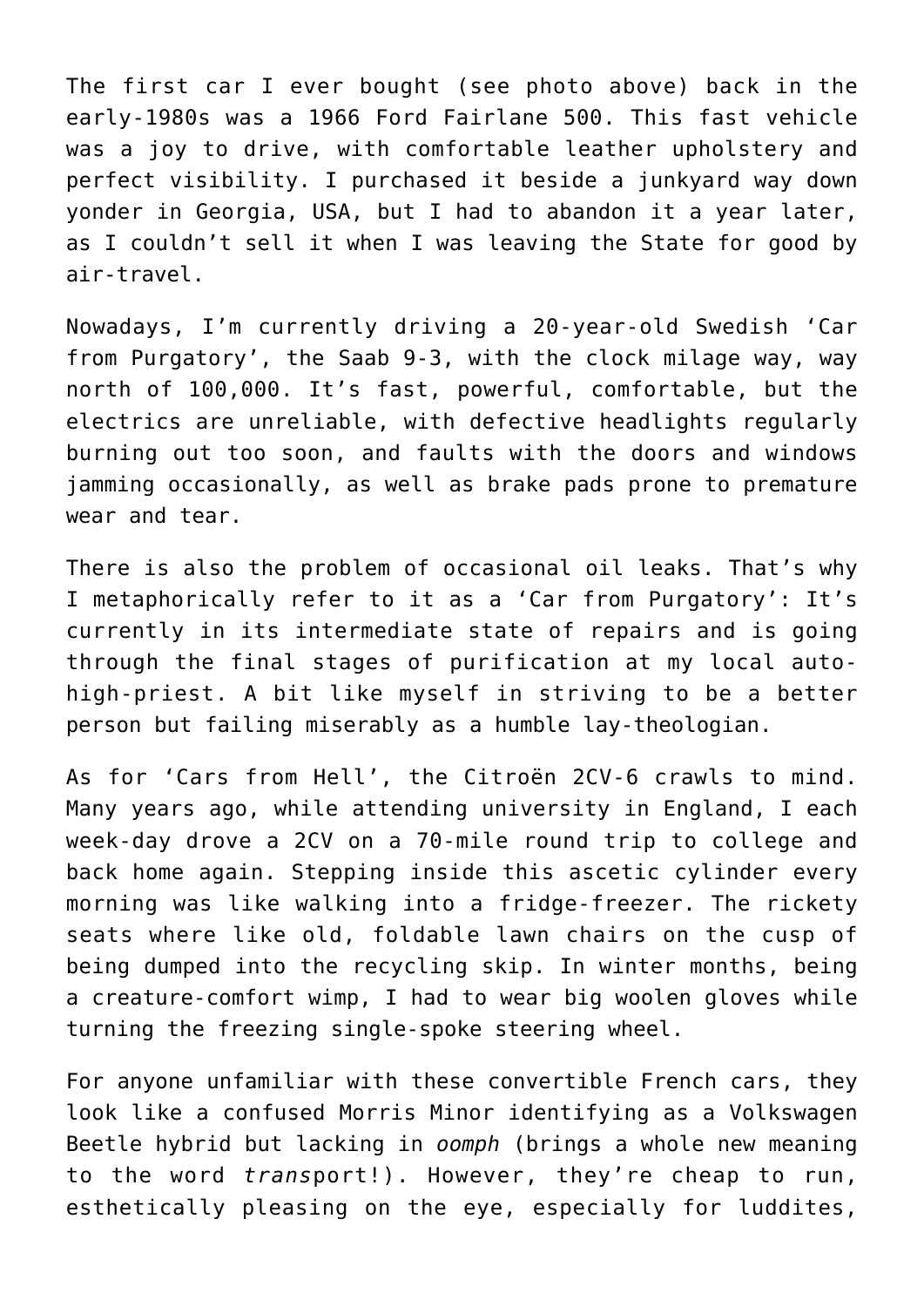and, like puppy dogs, it's hard to look at one without smiling. This might not be a good thing for a young male student trying to look cool.

No one smiled at Steve McQueen's Mustang, roaring down the streets of San Francisco in the movie *Bullitt*. They looked on in awe. However, Mustang's aside, compared to the latest silent, soulless electrical contraptions we see today, which feel like driving a fast milk float, the 2CV actually sounds like it has an engine.

But where it is damned is its lack of speed, power, engine size and comfort. Like driving a hair-dryer on wheels, it was the car that French farmers of yore exchanged their horse-andcarts for in order to carry a box of vegetables and eggs across a ploughed field. I was lucky that my college journeys in southern England were mostly through flatlands and not hilly regions, which I'll come to later.

When I purchased the little second-hand French snail, its production had already ended (1948-1990). At the time, it seemed the ideal economy car for a financially struggling student. I wasn't too keen on the colour (hearing-aid beige) but I remember the dealer pointing out a few oddities about its 1980s' interior. Firstly, the model I drove was quite drafty with very little heating (I had to rely on the tiny waft of warm air emanating from the engine through the dashboard 'cracks').

Also, on the floor of the car there where two water-draining plugholes on either side of the driver and front-passengers' seats. They were there to let out any rain-water that might enter the interior of the car during heavy showers (the flapup windows were far from waterproof and prone to leakage). So much for the joys of indoor plumbing.

As for power, this car wouldn't pull you out of bed. It is also a vehicle you wouldn't want to overtake an old lady